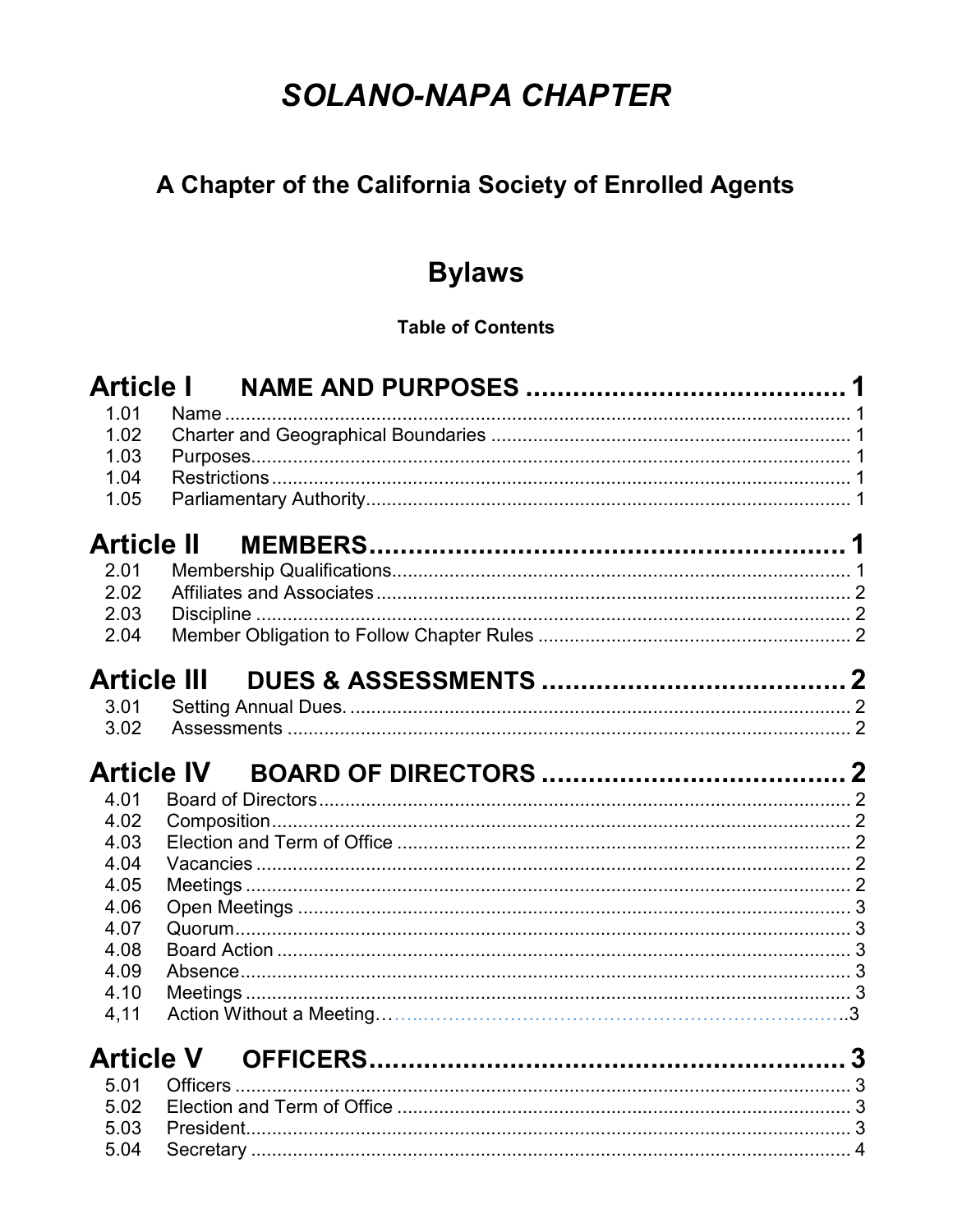|              | <b>Article VI</b>                                      |  |
|--------------|--------------------------------------------------------|--|
| 6.01         |                                                        |  |
| 6.02         |                                                        |  |
| 6.03         |                                                        |  |
| 6.04         |                                                        |  |
|              | <b>Article VII</b><br><b>REPRESENTATIVES TO CSEA 4</b> |  |
| 7.01         |                                                        |  |
| 7.02         |                                                        |  |
| 7.03         |                                                        |  |
| 7.04         |                                                        |  |
| 7.05<br>7.06 |                                                        |  |
|              |                                                        |  |
|              | <b>Article VIII</b>                                    |  |
| 8.01         |                                                        |  |
| 8.02         |                                                        |  |
| 8.03         |                                                        |  |
| 8.04         |                                                        |  |
|              |                                                        |  |
| 9.01         |                                                        |  |
|              |                                                        |  |
|              |                                                        |  |
| 10.01        |                                                        |  |
|              |                                                        |  |
| 11.01        |                                                        |  |
|              |                                                        |  |
|              | Article XII                                            |  |
| 12.01        |                                                        |  |
|              |                                                        |  |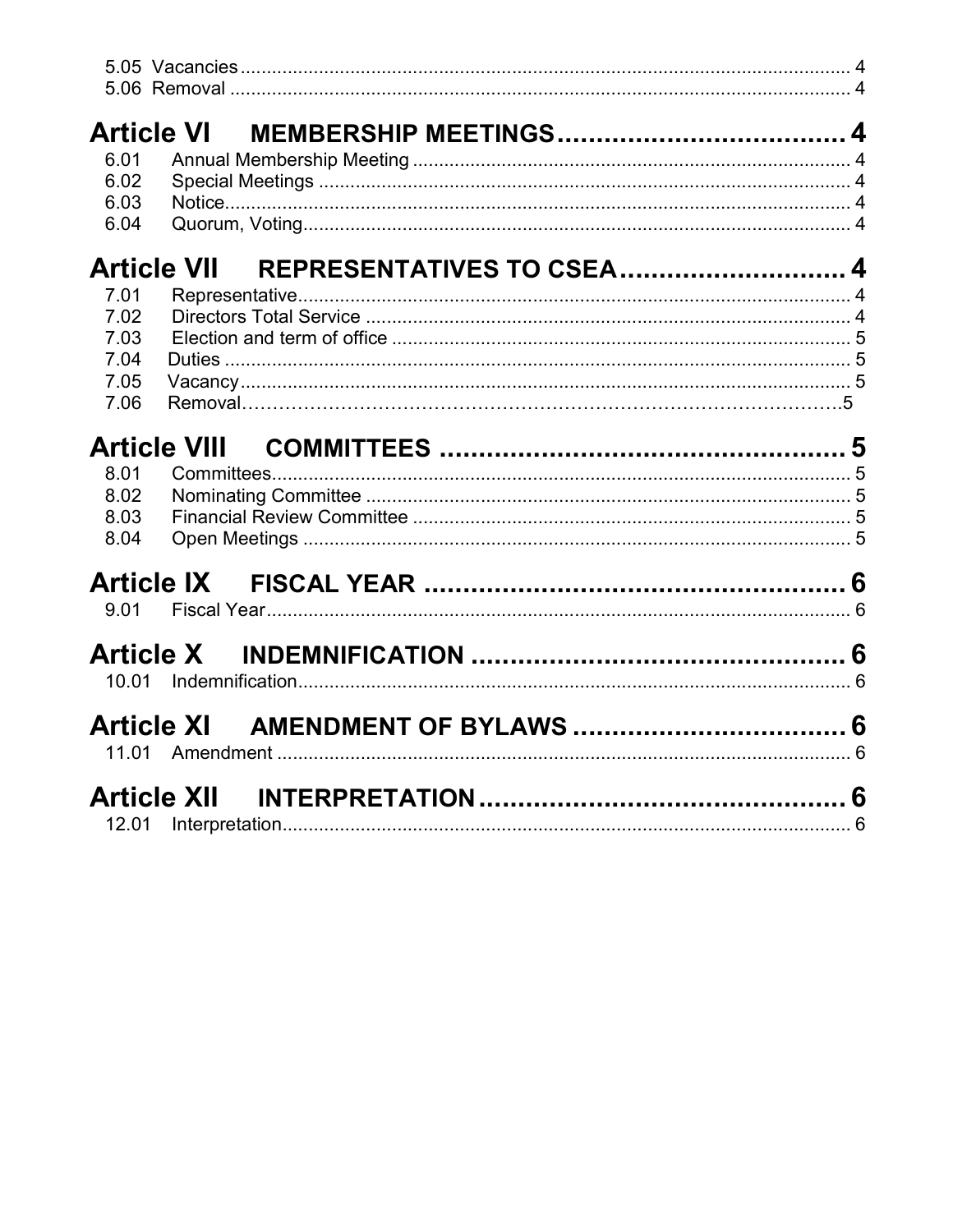# SOLANO-NAPA CHAPTER of the California Society of Enrolled Agents

# Bylaws

## Article I

# NAME, SERVICE AREA, PURPOSES, RESTRICTIONS & DEFINITIONS

- 1.01 Name. The name of this unincorporated association is the "Solano-Napa Chapter of the California Society of Enrolled Agents, Inc".
- 1.02 Charter and Geographical Boundaries. The California Society of Enrolled Agents (CSEA) has chartered Solano-Napa Chapter as a Chapter, serving the geographical area of Solano and Napa Counties..
- 1.03 **Purposes.** The purpose of this Chapter is to assist CSEA in implementing and attaining its aims and goals by being affiliated with CSEA as a Chapter, in order to::

 a) To advance and improve all aspects of the profession of Enrolled Agent;

 b) To cultivate a spirit of professional cooperation among the members;

 c) To require a professional level of competence, character and integrity among the members; and

 d) To represent the members' interests in their relationship with the State Society and its aims and programs

### 1.04 Restrictions. All programs, policies and activities of the Chapter shall be consistent with:

- a) CSEA Bylaws and these Chapter Bylaws;
- b) Federal, State and local antitrust and trade regulations and laws; and
- c) Applicable tax-exemption requirements.
- 1.05 **Parliamentary Authority.** The Parliamentary Authority of the Chapter is Robert's Rules of Order Newly Revised.

# Article II MEMBERS

2.01 Membership Qualifications. Members of the Chapter shall be Members of the State Society.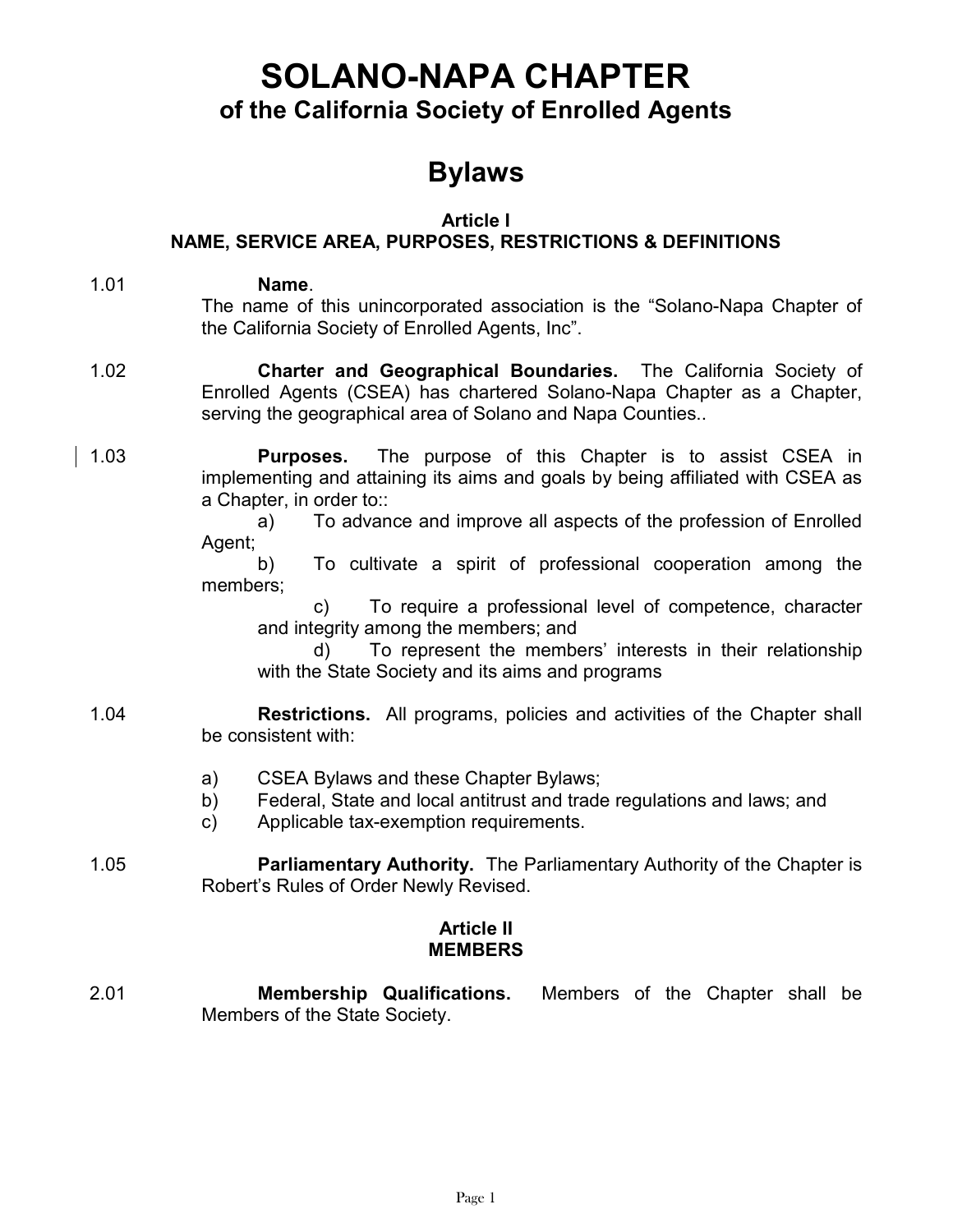#### 2.02 Non Member Affiliate

- a) The Chapter shall recognize the "Professional Affiliate" status of the State Society.
- b) The Chapter may recognize other "associate/affiliate" categories to persons not otherwise eligible for membership, provided that such associates/affiliates shall not vote on any issue before Chapter Meetings and shall not hold elective or appointive office. The word "Member" shall not be used to describe any associate/affiliate in any title or official document provided to the associate/affiliate.
- 2.03 Discipline. A Member or a non-Member associate/affiliate is liable for discipline in accordance with the Ethics and Professional Conduct procedures of the State Society, which are incorporated into these Bylaws by reference.
- 2.04 Member Obligation to Follow Chapter Rules. Each Member and non-Member associate/affiliate of this Chapter agrees to be bound by these -Bylaws and any amendments thereto and by the lawful actions of the Board or Members of the Chapter.

## Article III DUES and ASSESSMENTS

- 3.01 Setting Annual Dues. The Board of Directors may establish dues and admission fees..
- 3.02 Assessments. Assessments in excess of the regular dues may be levied upon ratification at the Annual Meeting, or a Special Meeting, by a twothirds (2/3) vote of the Chapter membership.

### Article IV BOARD OF DIRECTORS

- 4.01 **Board of Directors.** The Board is the governing body of the Chapter and has authority and is responsible for the supervision, control and direction of the Chapter.
- 4.02 Composition. The Board shall be composed of the Officers of the Chapter. In addition, there shall be at least two, but no more than (5) five Directors, none of whom shall be an officer. Each member of the Board of Directors shall be a Member of the Chapter.
- 4.03 Election and Term of Office. The Members shall elect Directors at the annual membership meeting for a term of (2) two years.
- 4.04 Vacancies. If a vacancy occurs on the Board for any reason, the Board of Directors may select a Member to assume the duties of the vacant position for the unexpired portion of its term.
- 4.05 Meetings. A meeting of the Board of Directors may be called by the President and shall be called upon written request of two members of the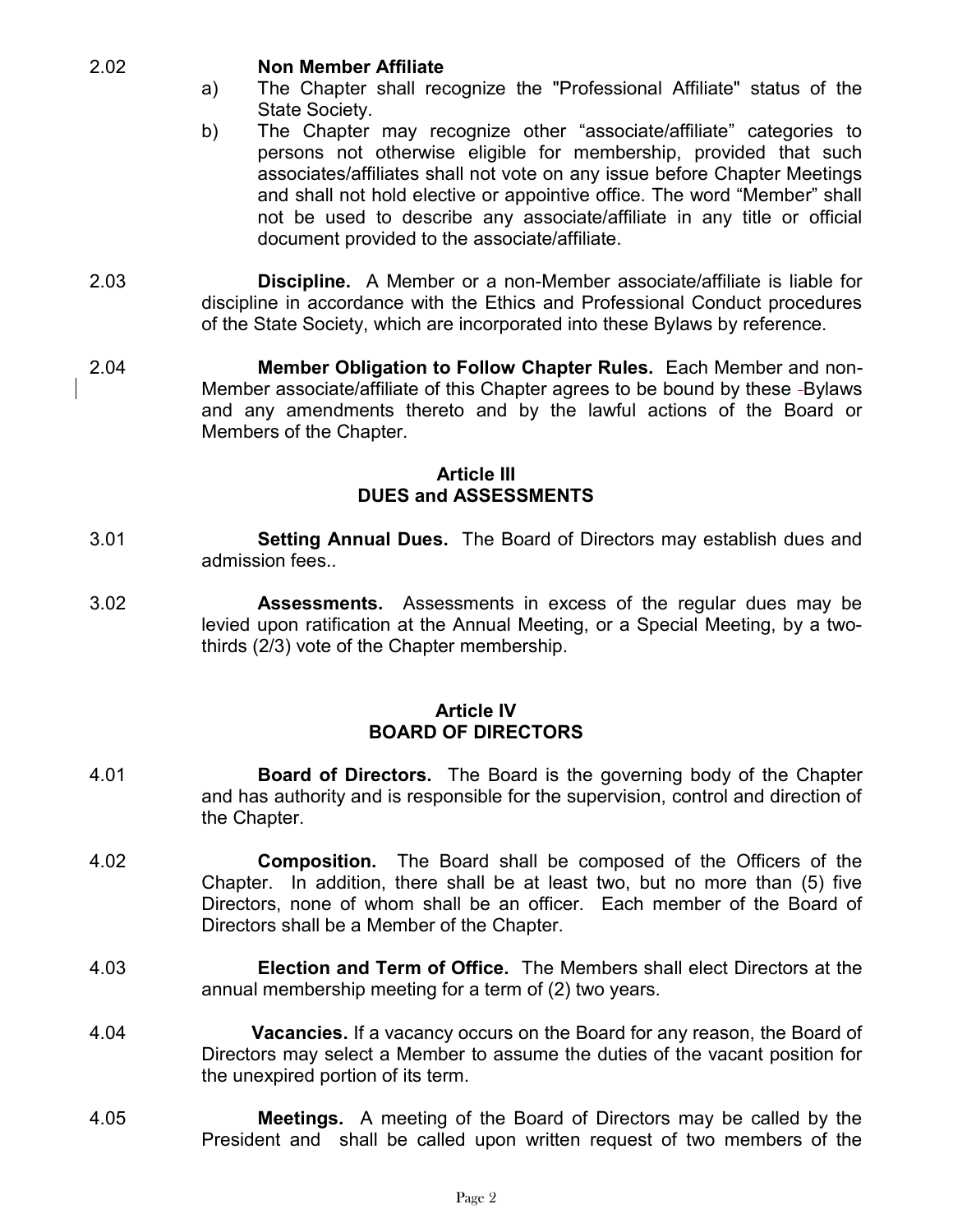Board of Directors.

- 4.06 **Open Meetings.** All meetings of the Board of Directors shall be open to the Members except when issues related to ethics, professional conduct, personnel or a lawsuit involving the Chapter are before the Board of Directors.
- 4.07 **Quorum.** A quorum of the Board of Directors shall be a majority of the Board of Directors.
- 4.08 **Board Action.** Every act or decision done or made by the Board of Directors present at a meeting duly held at which a quorum is present is the act of the Board of Directors.
- 4.09 **Removal.** Any Director may be removed by the Board of Directors whenever it determines that such removal would serve the best interest of the Society, or may be removed by a majority vote of the Board. The grounds for removal are, but not limited to, consistent failure to perform the prescribed duties and commission of any act that brings discredit to the Chapter.
- 4.10 Meetings. A meeting of the Board may be held by conference telephone or similar communications equipment. Such meeting shall be valid if: 1) all members of the Board have been noticed, 2) a majority of the members of the Board of Directors participate, and 3) if all participating can hear one another.
- 4.11 **Action Without a Meeting.** Any action by the Board or any committee of this Chapter may be taken without a meeting of the Board or committee provided said action is approved in writing by all voting members of said Board or committee. All actions taken without a meeting shall be filed with the minutes of said Board or Committee.

#### Article V **OFFICERS**

- 5.01 Officers. The officers of the Chapter shall be a President, a Vice President (or a President-Elect and Vice President), a Secretary, a Treasurer (or a Secretary-Treasurer) and an Immediate Past President, and/or a Second Vice President. Each officer shall be a member of the Chapter. The officers shall have such authority and responsibility customary for their office and in accordance with the law, Bylaws, procedures and policies of the Chapter. Each officer is considered to be a member of the Board of Directors.
- 5.02 Election and Term of Office. Officers shall be elected at the annual membership meeting. The term of office for officers shall be (1) one year.
- 5.03 **President.** The President is the Chief Executive Officer of the Chapter.
- 5.04 **Treasurer.** The Treasurer is the Chief Financial Officer of the Chapter.
- 5.05 Secretary. The Secretary shall oversee the official recordkeeping of the Chapter.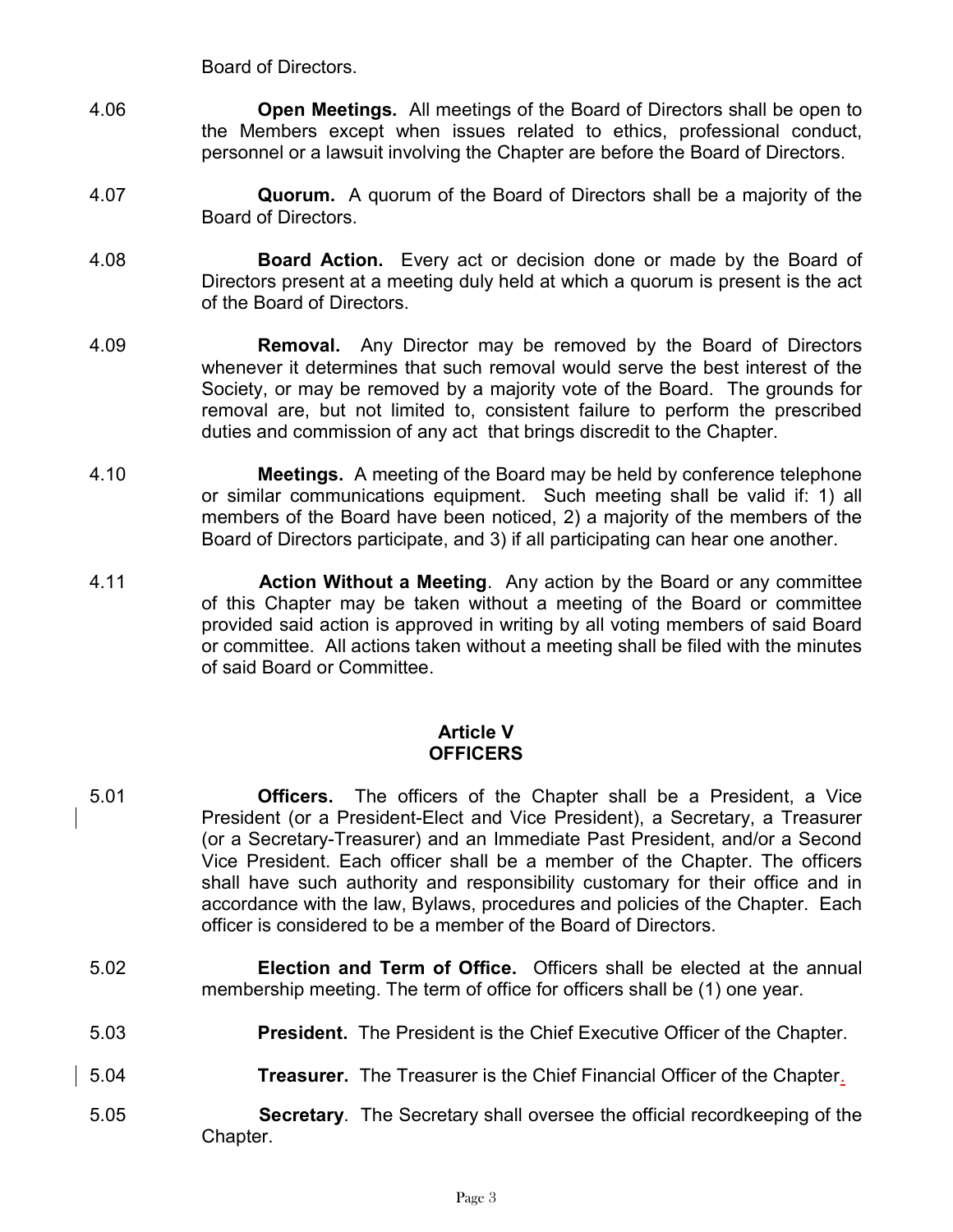- 5.06 **Vacancies.** If a vacancy occurs among the officers for any reason, the Board of directors may select a Member to assume the duties of the vacant position for the unexpired portion of its term.
- 5.07 Removal. Any Officer may be removed by the Board of Directors whenever it determines that such removal would serve the best interests of the Society, or may be removed by a majority vote of the Board. The grounds for removal are, but not limited to consistent failure to perform the prescribed duties and commission of any act that brings discredit to the Chapter.

### Article VI MEMBERSHIP MEETINGS

- 6.01 **Annual Membership Meeting.** The Chapter shall hold an annual meeting of the membership at the place and on the date that the Board of Directors determines. At the annual meeting, Directors and Officers shall be elected, the Board shall report the activities of the Chapter to the Members and other business shall be transacted as may be properly brought before the meeting.
- 6.02 Special Meetings. Special meetings of the Chapter membership may be called by the President or the Board of Directors and shall be called upon written petition signed by five (5) percent of the Members.
- 6.03 Notice. The Board must give Chapter Members notice of all annual and special meetings at least ten (10) days (but not more than ninety (90) days) before the meeting.
- 6.04 Quorum, Voting. The presence of (10%) ten percent of the members of the Chapter constitutes a quorum.

#### Article VII REPRESENTATIVE(S) TO CSEA

- 7.01 Representative(s). Only Members shall be eligible to serve as a State Director. The Chapter shall elect one Member of the Chapter to be a member of the CSEA Board of Directors.
- 7.02 **Directors Total Service.** A Director's total service may not exceed eight oneyear terms, whether consecutive or not. A Director may serve up to four consecutive one-year terms, after which at least a two-year break in service is required. An appointed or elected term of less than one year will not be taken into account with respect to a Director's term limits.
- 7.03 Election and Term of Office. The representative(s) shall be elected in the same manner and for the same term of office as the officers of the Chapter.
- 7.04 **Duties.** The duties of the representative(s) are defined in the CSEA Bylaws.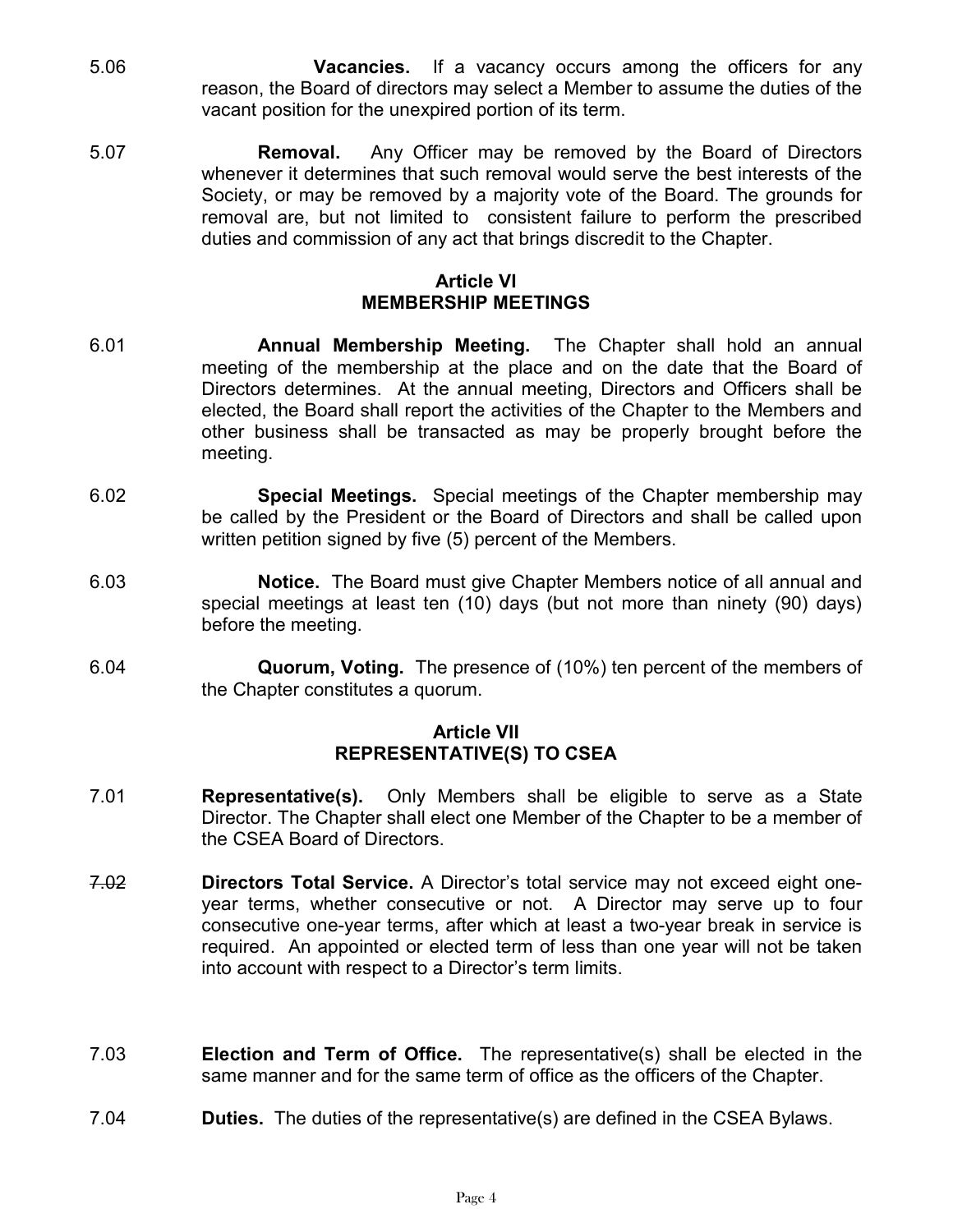- 7.05 **Vacancy.** If the current representative is unable to serve, the Chapter Board shall appoint a regular Member of the Chapter to fill the position for the unexpired term.
- 7.06 **Removal.** If the Chapter Board determines that there is adequate reason, a special election will be held to determine if the representative shall be replaced and by whom.

### Article VIII **COMMITTEES**

- 8.01 Committees. The President shall nominate, for confirmation by the Board of Directors, chairs of the following Standing Committees:
	- a) Finance and Budget Committee
	- b) Membership Committee
	- c) Education/Program Committee

The President may appoint such other committees or task forces as may be necessary.

- 8.02 Nominating Committee. The President with Board approval shall appoint a Nominating Committee. The Nominating Committee shall be no less than (3) three members who are past presidents of the chapter or who have a history with the chapter. The Immediate Past President shall serve as Chair. This committee may inform the Board of Directors at the January meeting, but shall report to the membership no later than (10) days prior to the annual meeting.
- 8.03 **Financial Review Committee.** Not later than June  $30<sup>th</sup>$ , the President shall nominate, for Board of Directors confirmation, a Financial Review Committee to review the books and records of the Chapter. The Financial Review Committee report, after approval of the Board of Directors, shall be delivered in writing to the CSEA no later than August 31 following the end of the fiscal year. The Board of Directors shall cause said report to be presented to the membership.
- 8.04 Open Meetings. Generally, committee meetings shall be open to the members. The Board of Directors must approve procedures to permit executive sessions for Committees